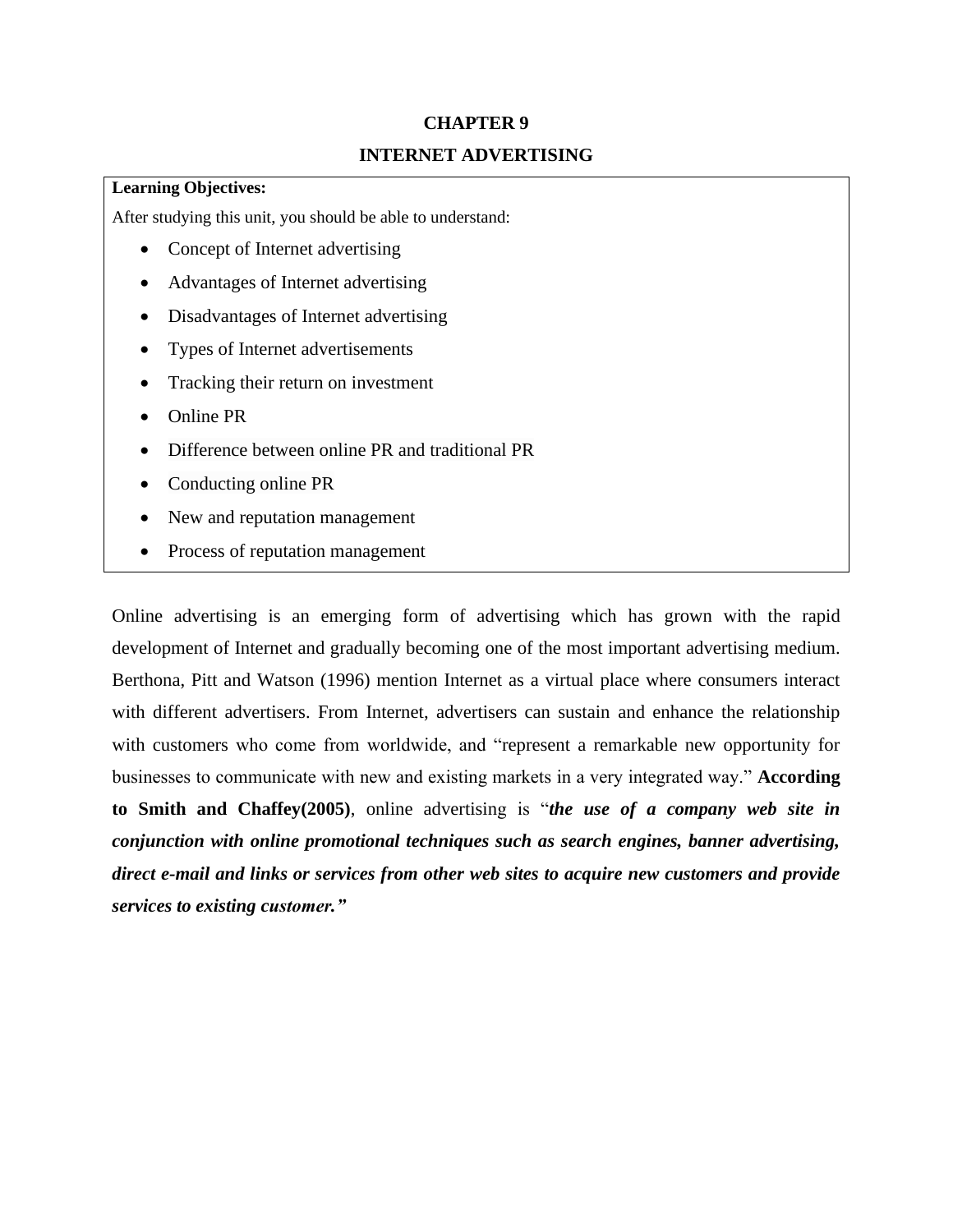Online advertising can be one-to-many or many-to-many model. Compared with traditional advertising, online advertising has the benefit of being interactive. Through this medium consumers are not passive recipients anymore, they become the partners of the advertiser. If they get interested in online advertising, they will read the advertisement carefully, click on the advertisement, move on to advertiser's website, and get more information about the product, and even place the order online. Therefore online advertising is better referred to as logical and convincing advertising.

# **Advantages of the Internet Advertising**

A number of advantages of the Internet advertising can be cited as depicted in Figure 9.1 and explained as under:



**Figure 9.1: Advantages of Internet Advertising**

1. **Target marketing**- a major advantage of advertising through Web is the ability to target specific groups of individuals with a minimum of waste coverage. Through internet advertisements can be targeted to specific customers as per their age, sex, income, education, hobbies, interests and geographic locations.

2. **Message tailoring**- as a result of precise targeting, messages can be designed to appeal to the specific needs and wants of the target audience. The interactive capabilities of the Net makes it possible to carry on one-to-one marketing with increased success in both the business and the consumer markets.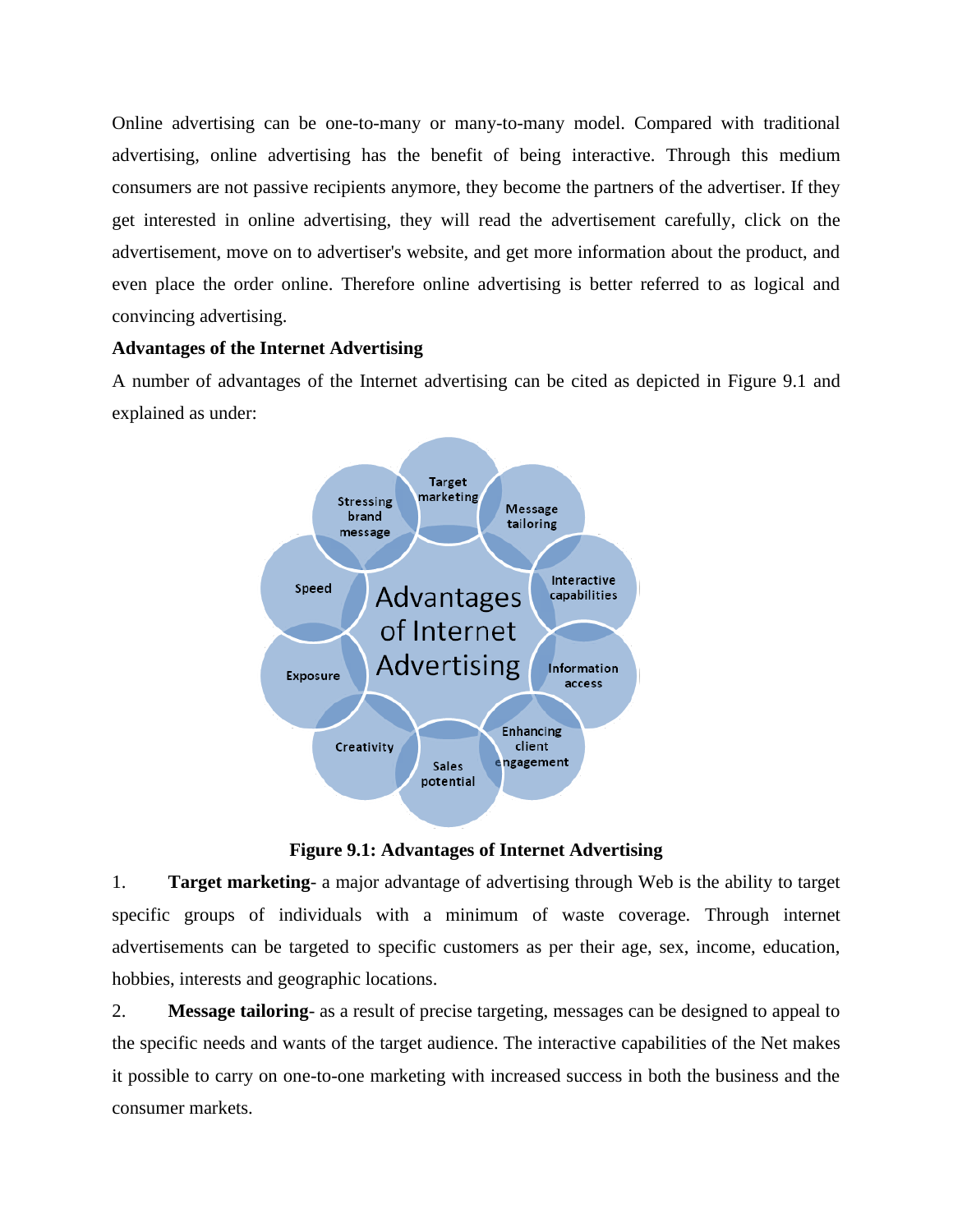3. **Interactive capabilities**- because the Internet is interactive, it provides strong potential for increasing customer involvement and satisfaction and almost immediate feedback for buyers and sellers.

4. **Information access**- perhaps the greatest advantage of the internet advertising is its availability as an information source 24 X 7. Internet users can find a plethora of information about almost any topic of their choice merely by clicking on the ad. They can gather a wealth of information regarding product specifications, costs, purchase information, and so on. Links will direct them to even more information, if it is desired.

5. **Enhancing client engagement-** marketers aim is to interact effectively with their customers and to improve their experience with their brand. This is made possible through interactive internet ads.

6. **Sales potential**- Internet advertising campaigns focus on growing sales through the brand's website and partner networks. Such campaigns can also simultaneously pursue conversion and branding objectives. The sales potential of this medium is increasing over the years.

7. **Creativity**- creatively designed internet ads can enhance a company's image and positively position the company or organisation in the consumer's mind.

8. **Exposure**- for many smaller companies, with limited budgets, the World Wide Web enables them to gain exposure to potential customers that would have been impossible. For a section of the investment that would be required using traditional media, companies can gain national and even international exposure in a timely manner.

9. **Stressing brand message**- many marketers supplement a traditional ad campaign with a digital one in order to increase the likelihood that the message will resonate with their audience and add to their brand image.

10. **Complements IMC**- the net, both complements and is complemented by other IMC media. As such, it serves as a vital link in the integrative process.

## **Disadvantages of Internet Advertising**

While it is a potentially effective medium, the Internet advertising also has its disadvantages as shown in Figure 9.2 and explained as under: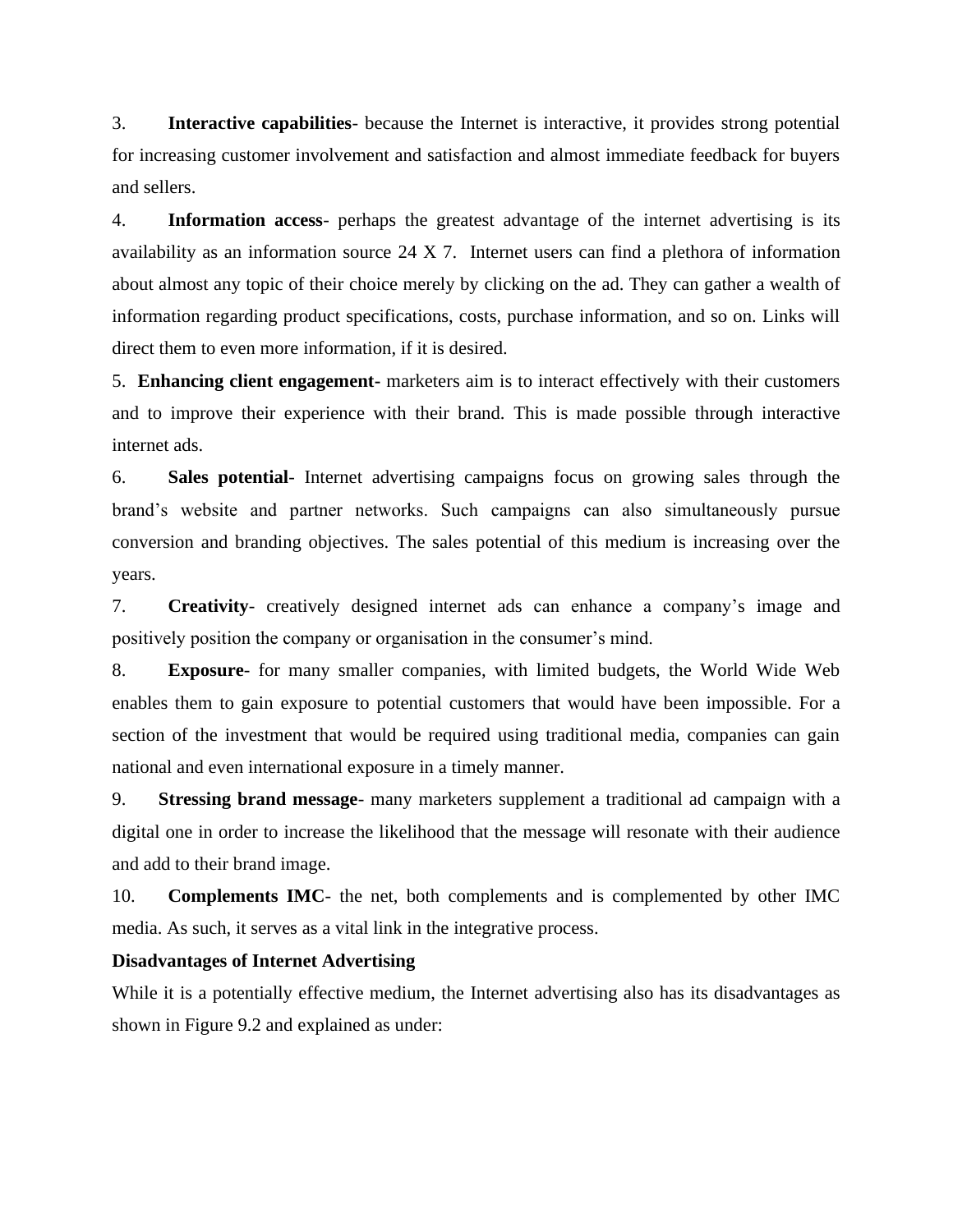

**Figure 9.2: Disadvantages of Internet Advertising**

1. **Measurement problems**- one of the greatest disadvantages of the Internet is the lack of reliability of the research numbers generated. A quick review of forecasts, audience profiles, and other statistics offered by research providers will demonstrate a great deal of variance-leading to a serious lack of validity and reliability.

2. **Websnarl**- at times, downloading information from the Internet ads takes a long time. When there are a number of users, the time increases, and some sites may be inaccessible due to too many visitors. For many users who expect speed, this is a major disadvantage. Broad band is helping to reduce this problem.

3. **Clutter**- as the number of ads proliferates, the likelihood of one's ad being noticed drops accordingly. The result is that some ads may not get noticed, and some consumers may become irritated by the clutter.

4. **Potential for deception**- the Centre for Media Education has referred to the Web as "a web of deceit" in regard to attempts of advertisers to target children with subtle advertising messages. In addition, data collection without consumers' knowledge and permission, hackers, and credit card theft are a number of problems confronting the Internet.

5. **Privacy**- like their direct marketing counterparts, Internet marketers must be careful in not impinging upon the privacy of users.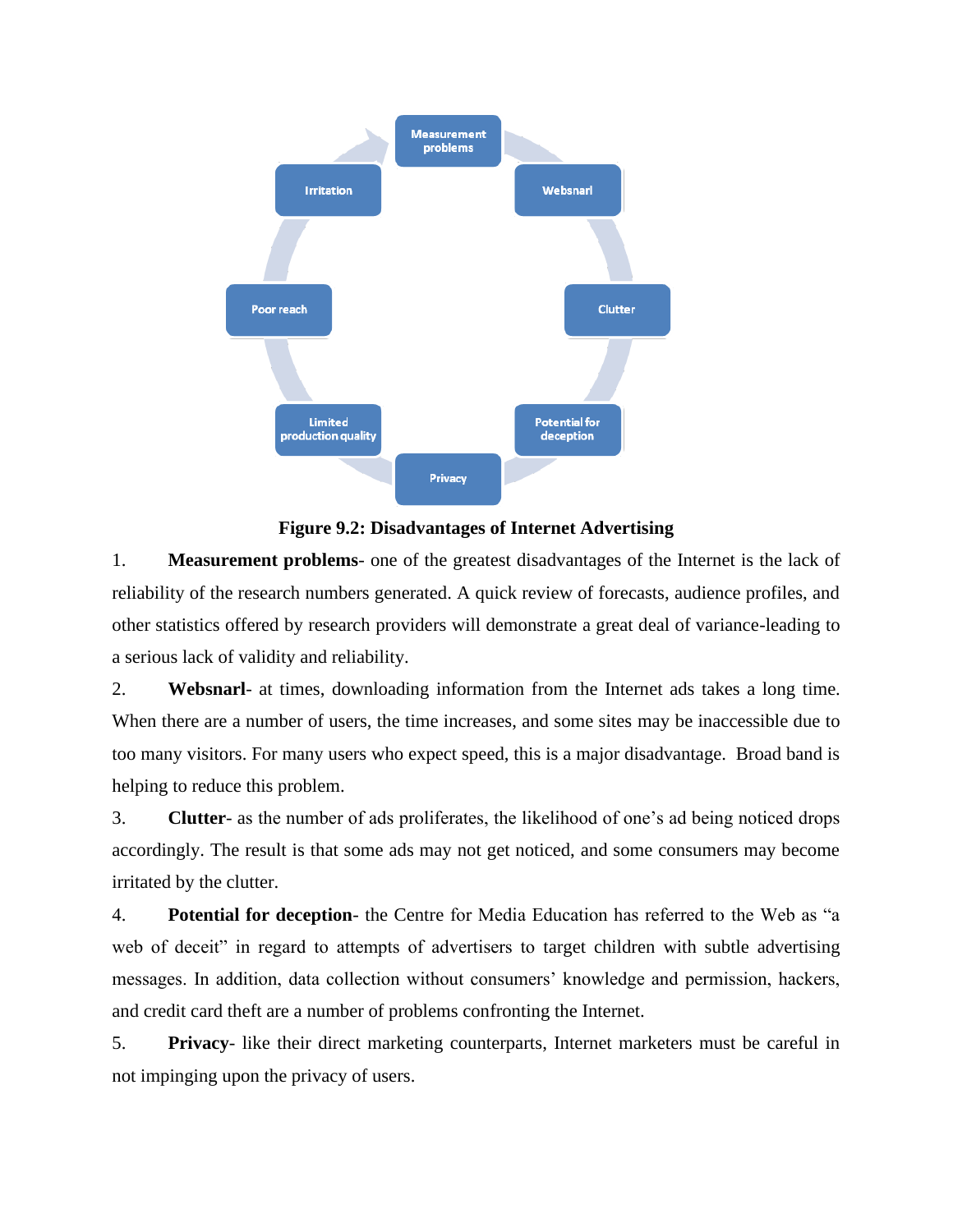6. **Limited production quality**- although it is improving, net advertising does not offer the capabilities of many competitive media from a production standpoint. While the advent of advanced technologies and rich media, it is narrowing the gap, the net still lags behind some traditional media in this area.

7. **Poor reach**- while the Internet numbers are growing in leaps and bounds, its reach is still far behind that of television. Majority of Indians do not have an excess to Internet, and are computer illiterate. So the medium is not able to reach to the masses.

8. **Irritation**- Numerous studies have reported on the irritating aspects of some Web tactics. These studies have shown consumers' discontent with clutter, e-mail spam, and pop-ups and pop-unders. These irritating aspects will deter visitors from coming to the websites and looking at internet ads.

Overall, the Internet offers marketers some very definite advantages over traditional media. At the same time, disadvantages and limitations render this medium less than a one-stop solution. However, as part of the marketing communications program, the Internet is a very valuable tool.

## **Types of Internet Advertising**

Online advertising has the major advantage of immediate publishing of information that is not limited by geographic or time constraints. Online advertisers can customise advertisements making consumer targeting more efficient and precise. For example, AdWords, Yahoo! Search engine and Google AdSense enable ads to be shown on relevant web pages or alongside related search results. On the other hand, consumers have greater control over the content they see, affecting the timing, placement and visibility of online advertisements. Within the scope of Internet marketing, online advertising includes display advertising, mobile advertising, affiliate marketing, search engine optimisation and social networks.

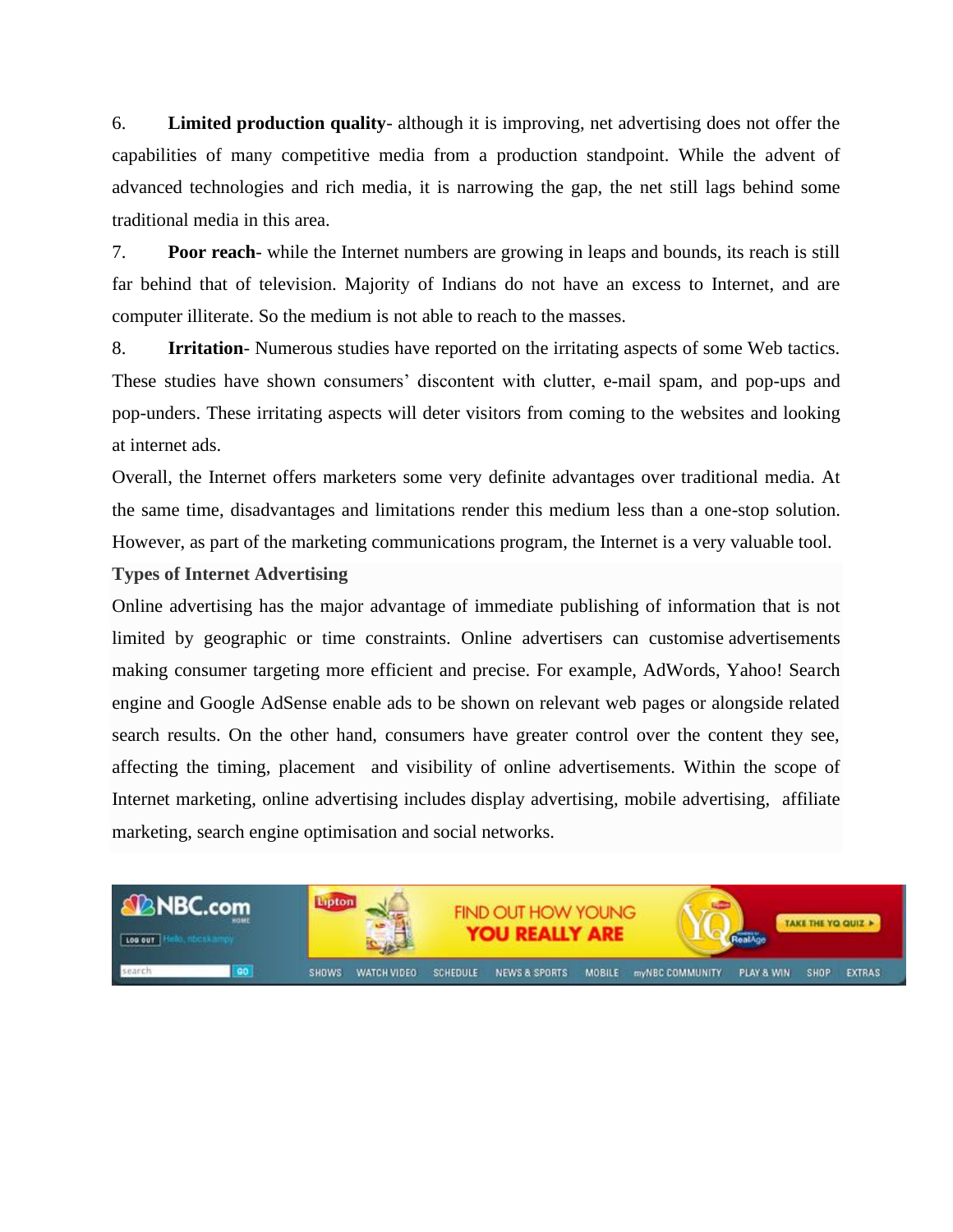Ad formats are changing over the years, reflecting the intense competition for audience attention in an environment where consumer is incharge. Still, some of the important formats, commonly used by advertisers online are discussed as under:

**Display ads-**the ads contain graphics, whitespace and text placed in an interesting manner. These ads are an extension of the traditional banners and they come in various sizes. Such ads are used widely by advertisers because they help in building brand awareness, when viewed by site visitors. Moreover, carefully targeted display ads can generate high click-through rates, such as, a local Facebook **ad** presented only to people with profiles matching the target market description. Rectangles, pop-ups, banners, buttons, and skyscraper display ads occupy various amounts of pixels of dedicated space for rent on web pages. Pop-ups usually appear in a separate window that overlays or is behind the current browser window. Many people are irritated by Pop-ups because users must close them, so this format has declined in use. Newer sizes and formats break through the online clutter and grab the user attention better than the standard sizes, so things keep changing in display ads.

**Rich media Ads**-all ads in this category are interactive in nature as they offer click through option to the consumers. By clicking on the ad, the consumer is transported to the advertiser's website, where the transaction or any other objective is actually achieved. According to Wikipedia editors, rich media ads often use Flash animation and many other elements to attract attention. All of the following formats can be rich media:

1. **Banner ad-**an advertising graphic image or animation displayed on a website, in an application, or in an HTML email. This form of online advertising is older than the search engines themselves. In this case marketers put some sort of banner (usually with a catchy image and headline) on a relevant website. Users who choose to click the banners will end up on marketers website and hopefully will make a purchase. The problem is that these days, web users have developed "banner blindness" so only a small percentage of people actually click on the ad.

2. **Interstitial ad-**the display of a page of ads before the requested content.

3. **Floating ad**- an ad which moves across the user's screen or floats above the content.

4. **Expanding ad**-an ad which changes size and which may alter the contents of the webpage.

5. **Polite ad**-a method by which a large ad will be downloaded in smaller pieces to minimise the disruption of the content being viewed.

6. **Wallpaper ad**-an ad which changes the background of the page being viewed.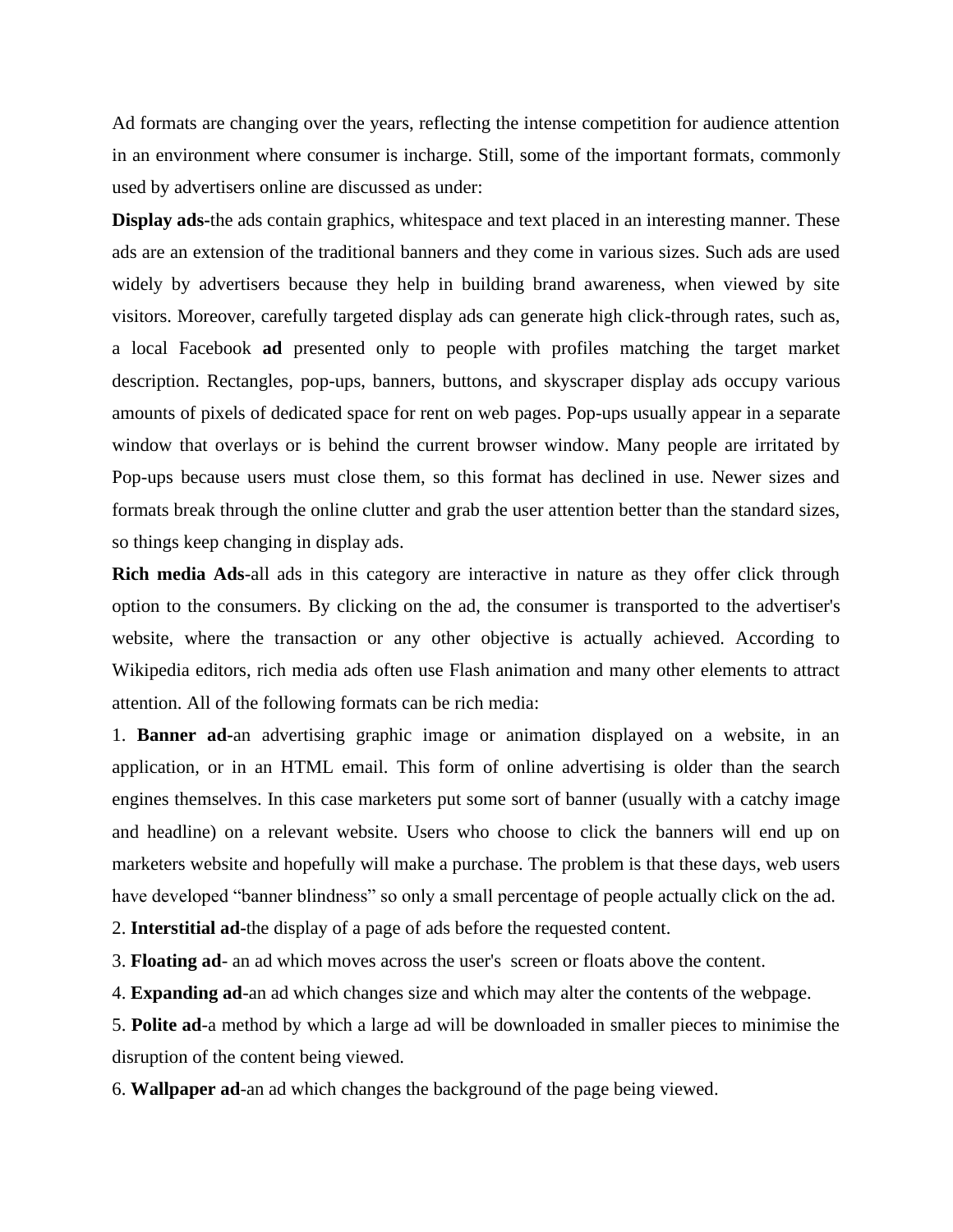7. **Trick banner**-a banner ad that looks like a dialogue box with buttons.

8. **Pop-up-**a new window which opens in front of the current one, display an advertisement, or entire webpage.

9. **Pop-under**-Similar to a pop-up except that the window is loaded or sent behind the current window so that the user does not see it until they close one or more active windows.

10. **Video ad**-similar to a banner ad, except that instead of a static or animated image, actual moving video clips are displayed.

11. **Video game ad**-ads appearing in online games.

**Contextual ads**-ad servers, such as Facebook or Google's double click, maintain an inventory of ads from clients and serve them into websites as appropriate users are viewing particular pages. For example, a user searches for fashion garments on an electronic retail site that works with double click, users might get the ads for fashion garments on their email page. This is called offering specific ad targeting based on profile information. This is good for micro-segmentation for marketers and good for users who receive relevant ads at the precise moment they want information. This process is also the basis for Google's Ad Sense program, where online marketers can bid for keywords and have their ads appear on Google search engine result pages or web sites allowing them. This makes contextual ads, the largest category of online advertising included in the category of keyword search.

**E-mail advertising**- it is one of the least expensive type of online advertising. It is just a few sentences of text embedded in the firm's content. Advertisers purchase space in the email sponsored by others. They generally prefer sending e-mail newsletters to them informing about the product. It is one of the oldest method used till date. This makes it much simpler to reach an audience that wants to read the email with their website content information included.

**Sponsorships-** also called advertorials. They try to integrate editorial content and advertising messages. This practice pleases advertisers because it gives them additional exposure and creates the impression that the publication endorses their product. Sponsorships are important on the web because display ads are generally overlooked by users, sponsorships allow great interactivity because many firms build synergistic partnerships to provide useful content.

**Mobile advertising-** as we all know, smart phones and cell phones are acquiring high penetration rates. Mobile internet usage is growing day by day. More and more people are accessing internet through their mobile devices. In order to take the advantage of this popular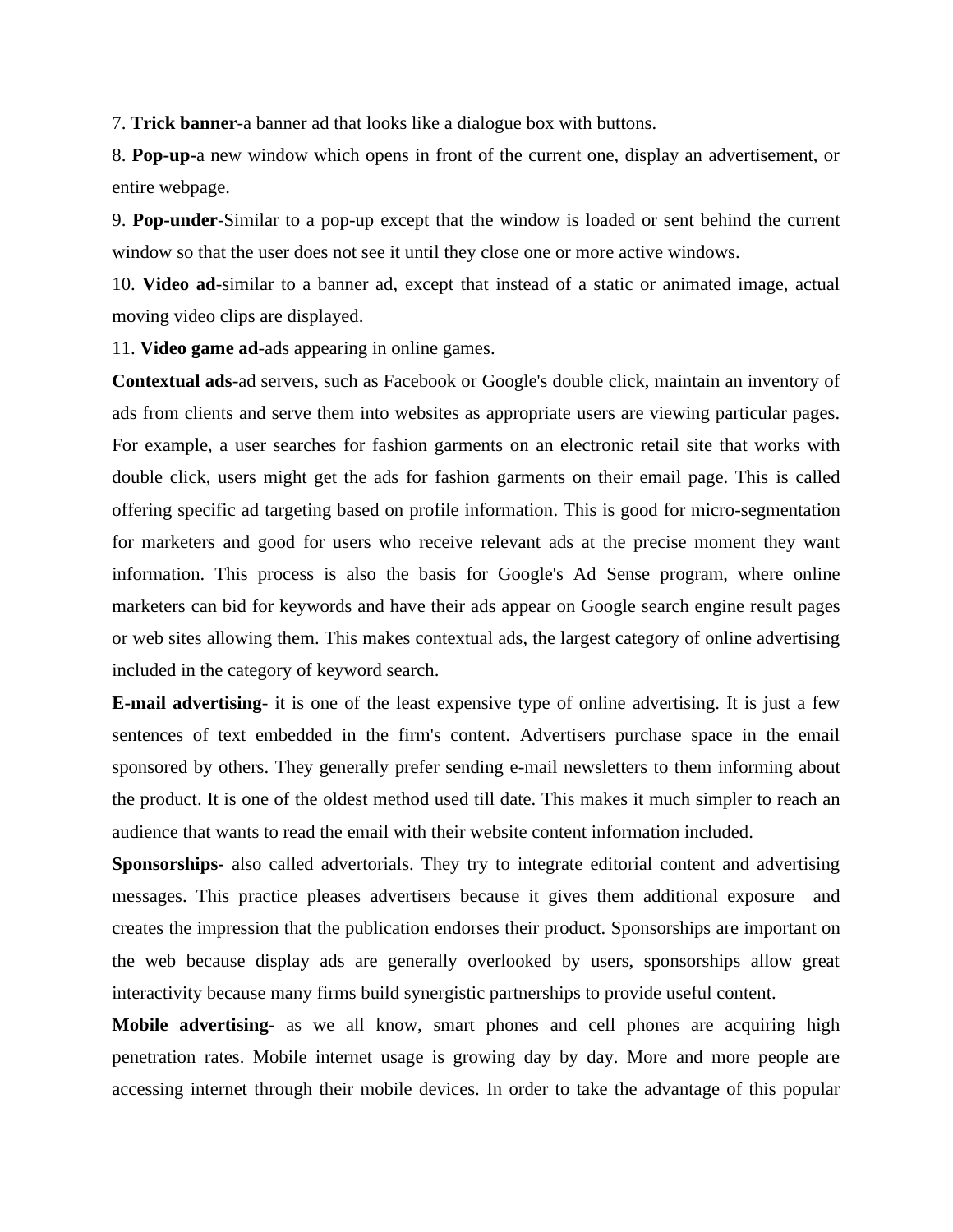medium, advertisers can use various formats available to them for mobile advertising, such as, . display ads of banners, short message service(SMS), video ads, voice ads etc.

## **Social Network Advertising**

Social network advertising is a form of online advertising found on various social networking sites such as Facebook, Instagram, Twitter etc. Advertising on such networks can take the form of direct display ads posted on social networks. Facebook and Instagram does have its advantages as it uses an advertising system that is very simple to implement and offers a wide scope of coverage. Only Facebook and Instagram users that are within the specific demographic selected will be able to see the advertisement. This helps to narrow down the specific target audience, who will be interested in advertisements and helps marketers in not wasting their money on people who are not going to be interested in what their website has to offer.

#### **Affiliate Marketing**

Whether it is for physical products or in digital information products like e-books and other courses, affiliate marketing is a great form of online advertising. In this case marketers affiliate with other websites and promote their goods from there. The major advantage is that they don't actually have to pay their affiliates a commission until the sale is made. If marketers succeed in promoting their affiliate program in the appropriate marketplaces, then these affiliates can do most of the legwork for their associates like using pay per click advertising, and ultimately driving traffic to their product in a number of ways.

## **Pay-per-click (PPC) Advertising**

Pay per click advertising is a new form of advertising online. In this case, a relevant text ad with a link to a company page is displayed when the user types in a specific phrase at search engines. A series of text ads usually labelled as 'sponsored links' are displayed on the right-hand side of the search engines, pages. Unlike conventional advertising, an advertisers doesn't pay when the ad is displayed, they only pay when the ad is clicked on which then leads to a visit to the advertiser's website- that is why this is called` pay per click. Most clicks result in a visit to the site, although there may be a small attrition, that cannot be controlled but marketers have to be aware of it.

Pay per click advertising is an excellent alternative for companies who have the financial resources and can make an investment in order to bring targeted traffic to their websites. Like SEO traffic, Google AdWords is considered targeted because people are actually typing in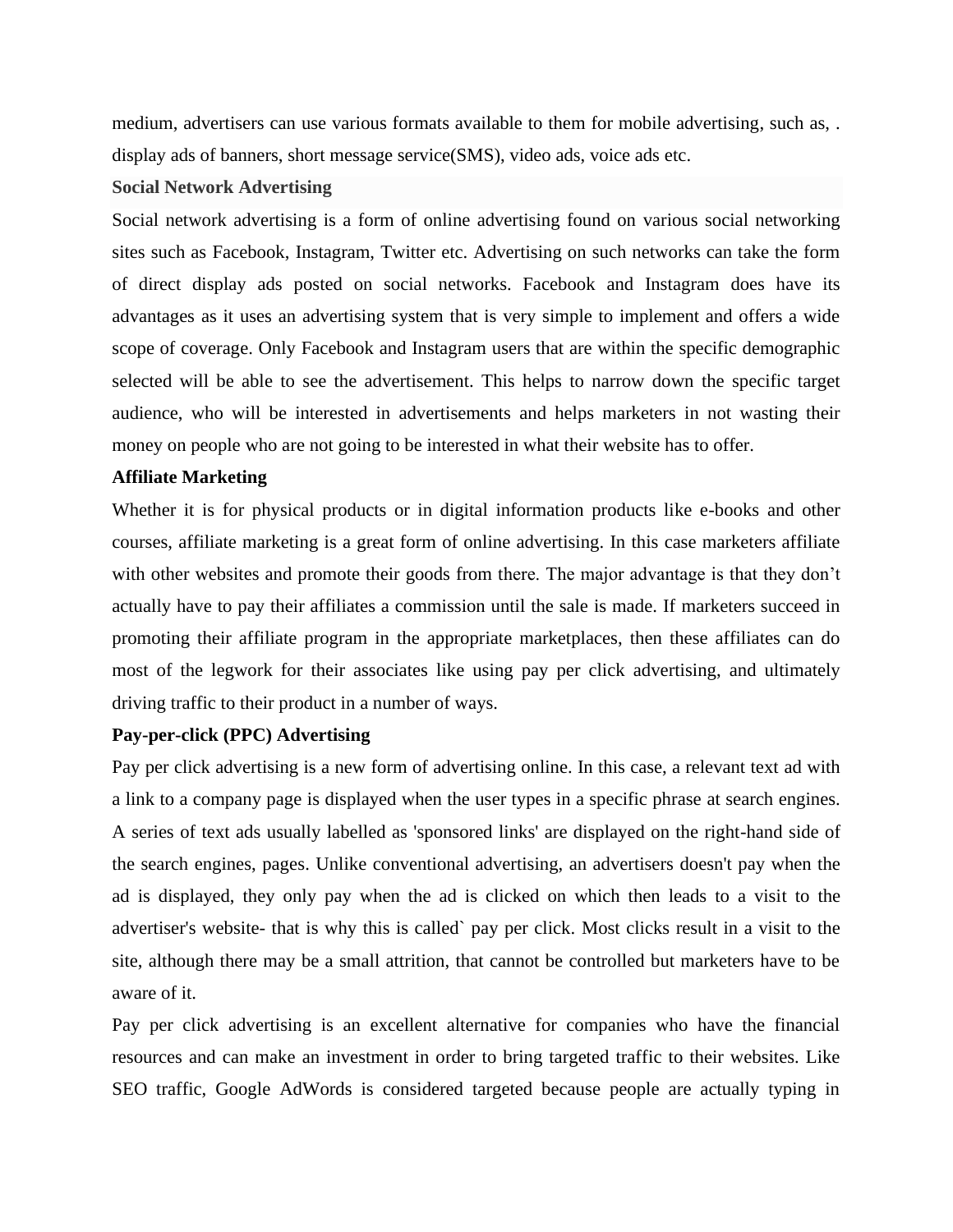keyword phrases that are relevant to the products and services they are searching for before clicking on their advertisement. This can bring a flood of traffic to the online business very quickly, and this is an excellent choice as long as marketers are able to turn it into profit.

#### **Online PR**

The **Collins English Dictionary, 12th edition (2014)** describes 'public relations' as *'the practice of creating, promoting or maintaining goodwill and a favourable image among the public towards an institution, public body etc.'* In order to maintain goodwill and image of an organisation, it is becoming important for them to take the help of various social media sites. Moreover, in the 21st century, public relations goes beyond promoting goodwill and has the responsibility for responding to or defending the goodwill from the events, actions or stories that might damage its reputation or brand which is discussed online. Up until the last decade, newspapers, television and radio used to be the only medium used by press and consumers to convey product reviews. Internet technology and its use have led to PR being made available to marketers beyond the close-knit society that is: off-line public and press relations.

It has also diluted the PR's role as the 'gatekeepers of access' that representatives of offline media had over the dissemination of information. Prior to the Internet, the organisation's PR staff or agents would have a list of journalists to whom they could pass their carefully prepared releases. It was at the mercy of those journalists whether they would like to publish that press release or not, from where the general public might read it. Nowadays, however, the release can be made available to the general public from the company's website itself, which will undoubtedly help spread the message further and faster. The online team can also get the attention of those publishers and bloggers that are prominent in the marketplace or environment relevant to their story. Effective press-releases require targeting to the segments that are receptive to the messages sent by marketers. If they get that right, they are going to benefit from both the PR exercise and the incoming links to their website.

According to the **Direct Marketing Association**, "*as marketers gain a better understanding of their ROI, they have begun to allocate more resources to online site development and customer engagement than to promoting their websites as the way to increase their profitability. Improving the customers' experience online is now a priority*."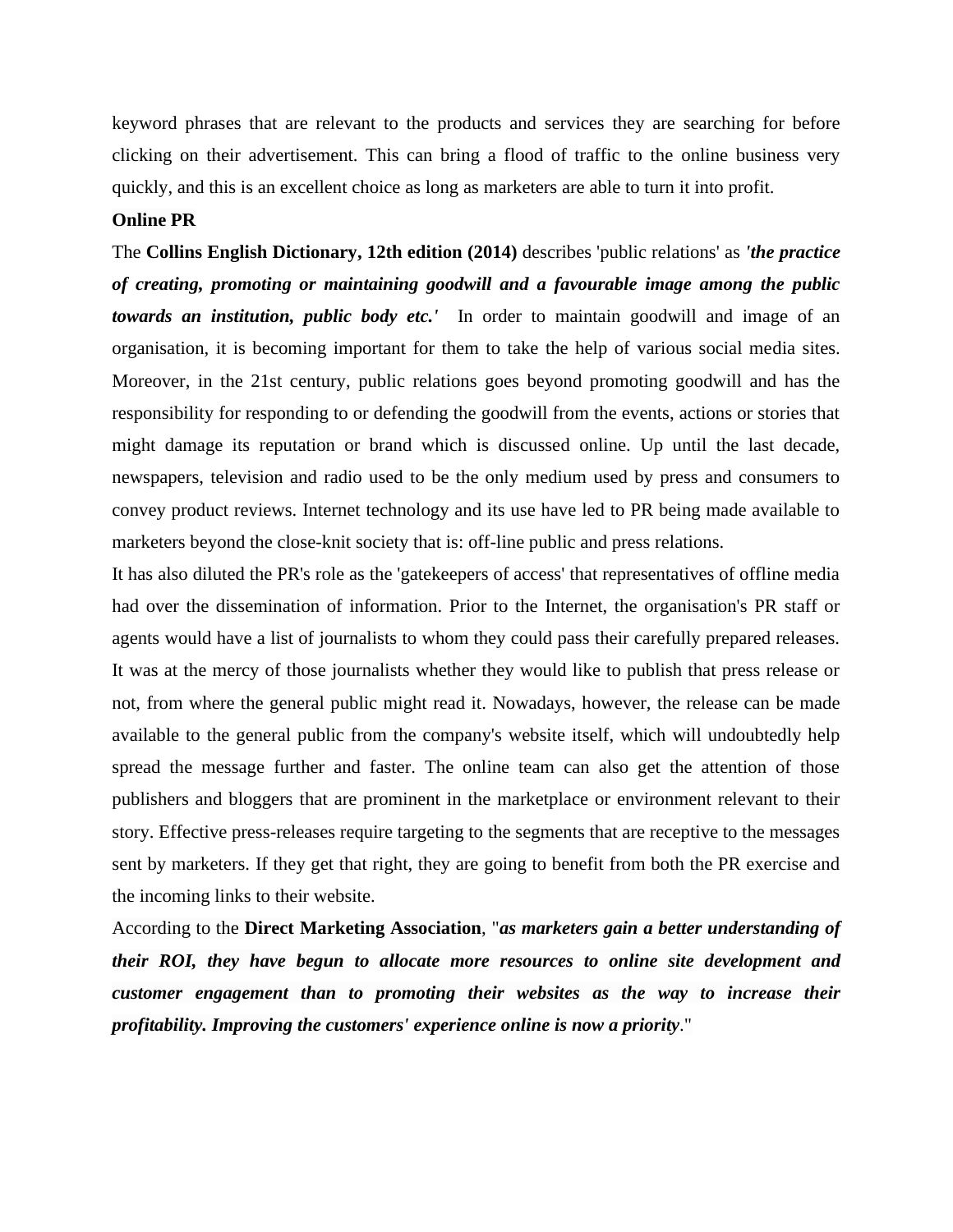#### **Difference between online PR and traditional PR**

Ranchhod et al. (2002) identified following differences between online PR and traditional PR listed as under:

1. **The audience is connected to organisations-** previously there was detachment- PR people issued press releases which were distributed over the newswires, picked up by the media and then published in their outlets. While initially the communication channel was unidirectional. The institutions communicated and the audience consumed the information. While, in online PR, there is two-way communication. the audience can also convey their viewpoint to the institution and vice versa.

2. **The members of the audience are connected to each other-** with online PR, a company's activities can be discussed and debated over the Internet, with or without the knowledge of that organisation. Everybody is a communicator and the institution is just a part of the network.

3. **The audience has access to other information-** often in the past, the communicator was able to make a statement where it would be difficult for the average audience members to challenge. While, it takes a matter of minutes to access multiple sources of information over the Internet. Any statement made can be dissected, analysed, discussed and challenged within hours by interested individuals. In the connected world, information does not exist in a vacuum.

4. **Audience pull information-** previously there were limited channels in terms of television and press to share the information with people. But today there are many sources and channels of information from which audiences can pull the required information. Moreover, it is easier for public relations practitioner to make a message stand out through various possible sources.

#### **Conducting Online PR**

The various activities which are performed for conducting online PR are listed as under:

1. **Communicating with media online**- communicating with media online uses the Internet as a source to disseminate the press releases through e-mails or through website.

2. **Link-building**-link-building is a key activity for search engine optimisation.

3.**Online events-** online events are designed to generate user interests and draw traffic to a site. Companies can hold seminars, workshops and discussions online. They use forthcoming events as legitimate reasons to send e-mails to potential as well as existing clients. Holding online events in which clients get to 'talk to' senior or prestigious people may be seen as one more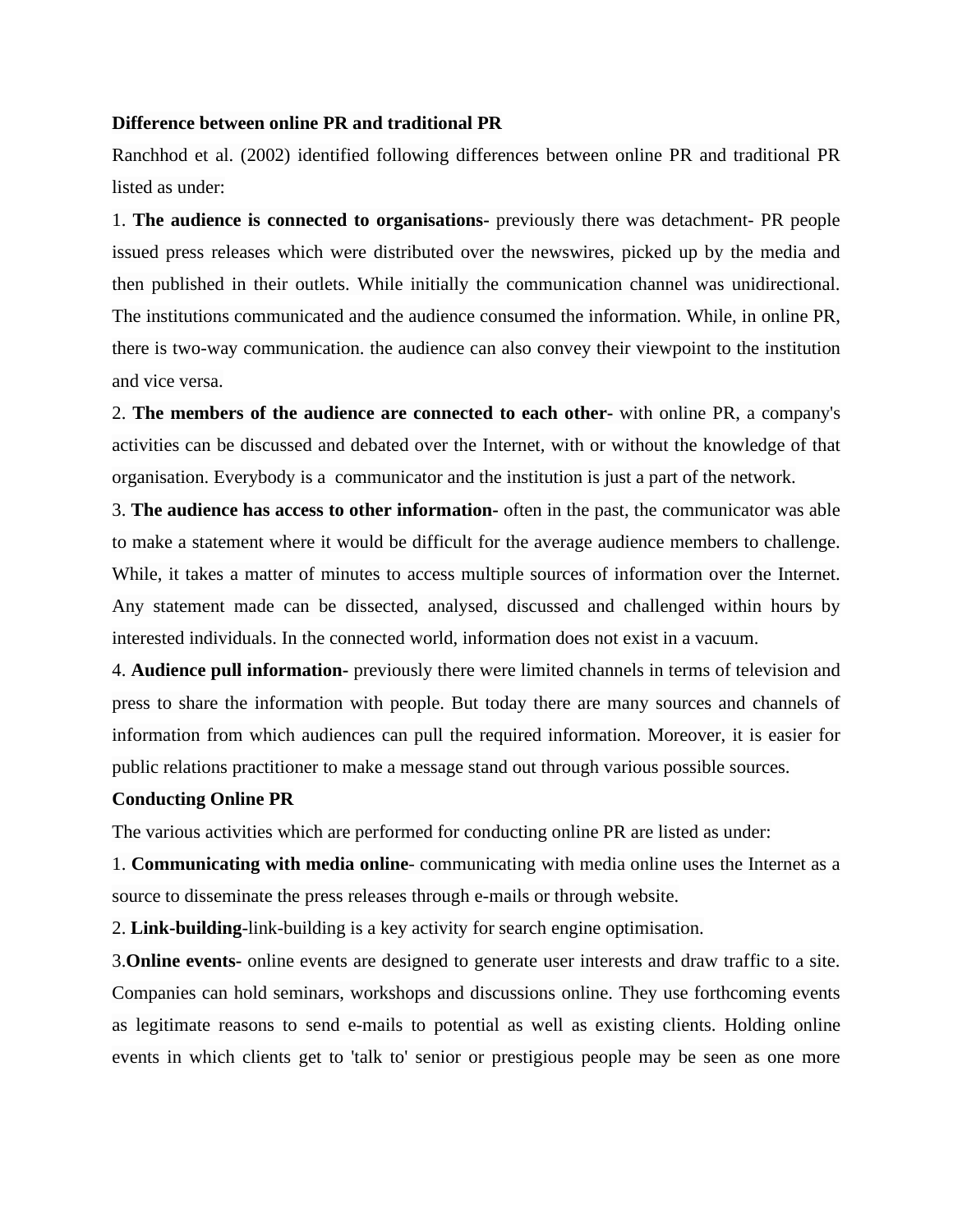valuable reason for being a client of particular organisation. It also saves considerable time and cost compared to holding or attending a physical seminar.

4. **Blogs and RSS**- blogs give an easy method of publishing web pages which are best described as online journals, diaries or news or events listings. Business blogs are created by people attached with an organisation. They can be useful in showing the expertise of those with an organisation, but need to be carefully controlled to avoid releasing damaging information. Really simple syndication (RSS) is an extension of blogging where a blog, news or any type of content is received by specialist reader software such as RSS reader. It offers a method of receiving news that uses a different broadcast method to e-mail, so is not subject to the same conflicts with spam or spam filters. RSS feeds can be offered so that both traditional and social media journalists can monitor content and write about it on their own sites and blogs.

4. **Managing how your brand is presented on third party sites-** 'maximising favourable mentions' implies minimising unfavourable mentions of your company, brands, products or websites and on other third party websites. So, online reputation management is an important part of online PR.

5. **Create a buzz-** these days some of the companies move news, which includes information or announcement about their brand online through various portals. Since users access news through online medium, some of the companies prefer releasing news about their brand through their websites. They can also send them electronically via e-mail or web to media firms for publishing. They also make them social media friendly so bloggers and others can write about the news. The resulting brand publicity is the result of the companies' marketing public relations strategy.

6. **Social media**-various social media platforms, such as Facebook, Instagram, Twitter, Pinterest and Snapchat etc. have added another interesting dimension to online PR. People can post photos of just about anything, including a product malfunction, and an online PR crisis can develop within hours. At the same time, there are many positive ways also to build a buzz online using PR. Viral marketing, customer-created ads, and other ideas can help companies build a buzz. Companies can provide engaging, fresh content on websites and their social media pages to draw traffic and repeat visits. They can create exciting videos and let them go viral.

To conclude, web addresses should be coated for all on-line PR activities to complete the campaign objectives in driving traffic to the site. It can be rightly said that, whether companies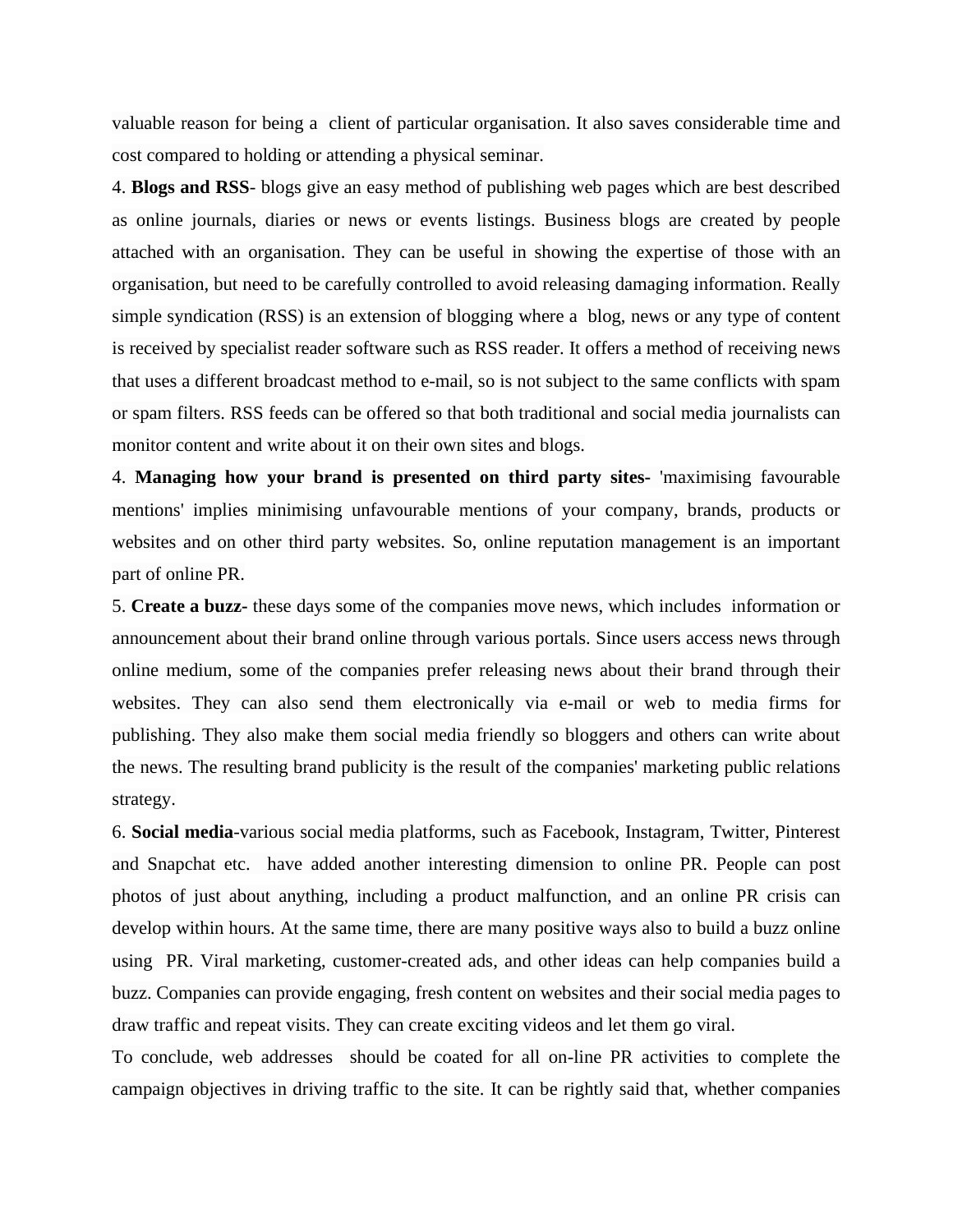use online advertising or online PR activities, it all depends on the return on investment (ROI). The amount invested in these activities have to be realised by companies than only they continue with such decisions. The ultimate measure of success for a campaign is defining the return on investment that it brings. Without a predefined and well-planned measurement framework in place, the investment does not make any sense. Beyond simply measuring the uplift in social engagement (increase in followers, likes, comments, etc.), brands also need to invest in brand tracking, conversion tracking and sales measurement to be able to quantify the impact of the advertising or PR campaign.

## **New and Reputation Management**

It has been a common practice for an organisation to keep track of how its brands or products are depicted in the media and is being perceived by consumers. Prior to the Internet, companies used to keep track of local newspapers, television channels and radio news and current affairs programmes to note as to what kind of information about their brand is being shared by people around. However, these days there are various social media platforms, where the company's product is being discussed and both the positive as well as negative feedback can come into circulation. Negative issues might arise online in a number of ways, including:

- ❖ **Detrimental feedback** on forums or review sites.
- ❖ **Cyber-bashing** sites.
- ❖ **Negative blog posts** or damaging comments added to posts that originally take a neutral or positive stance.
- ❖ **Logo infringement**-bids on trademarked terms in pay per click advertising.
- ❖ **Negative social network** groups

So, it is possible that a negative product review can go viral in days damaging the goodwill or prestige of the organisation. There are various softwares available to the PR professionals to track what is being said online. The process can be carried out in-house or out-sourced to the specialist firms.

## **Process of Reputation Management**

Either way an effective reputation management process would include the following:

1. **The collection of data-**this could be from various online platforms, such as, blogs, forums, review sites and message boards for user generated content, news and magazine sites and PR newsletters of professional journalists.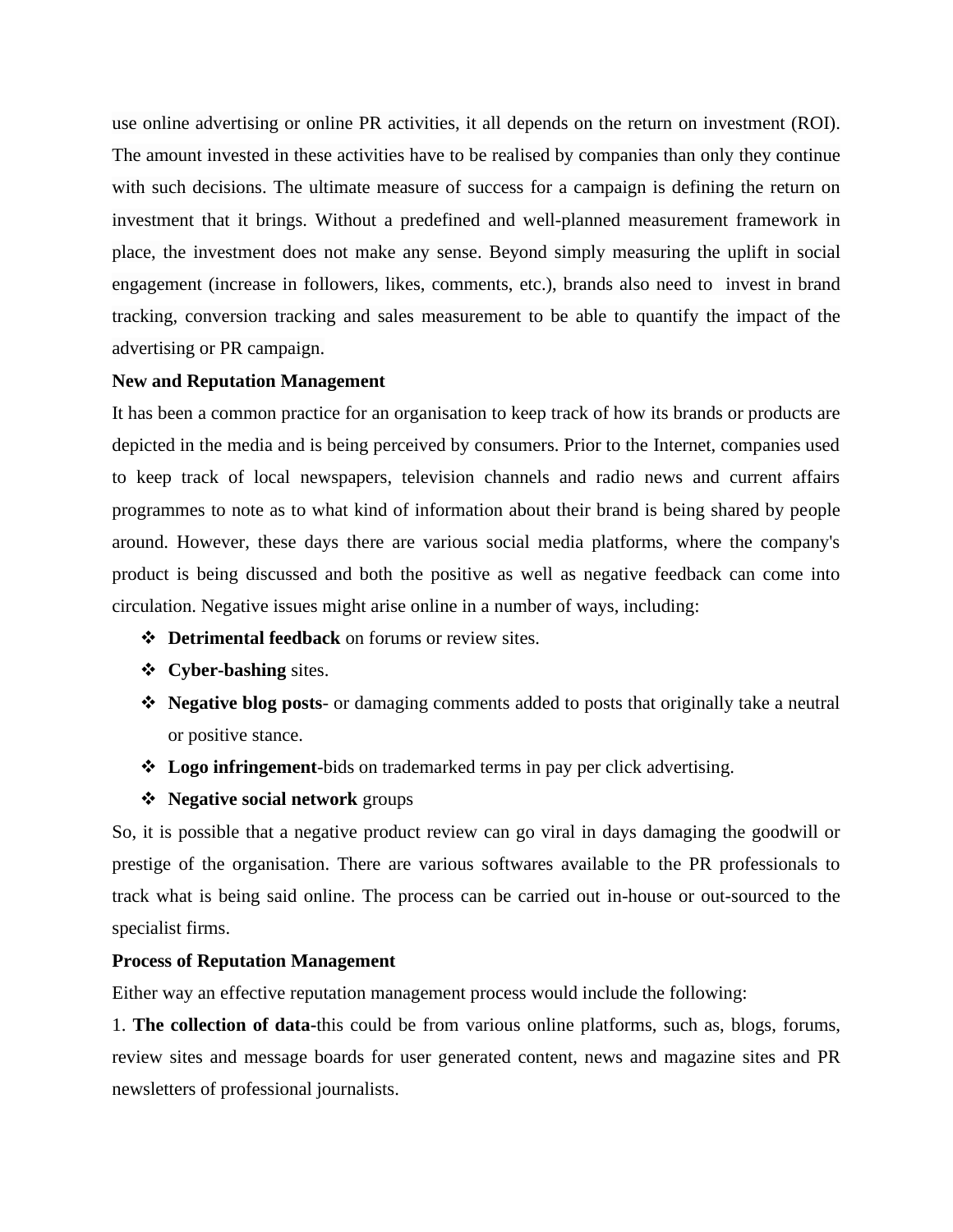2. **In the process stage** useless data or irrelevant information should be discarded. Useful data is processed into logical groups for analysis.

3. **The data is analysed** in the light of its relevance, popularity and the influence of its author or the web presence that hosts it. Reports and then developed that can be made available to the decision makers.

4. **Action-**an immediate action is generally required in online problems, as such messages spread like fire. The reputation management team in generally authorised to react fast and take an immediate action.

So, ultimately it is the responsibility of the PR people to handle such situations effectively. They should always be ready with the prepared web content, PR releases, blog content, email messages, and FAQ pages to spread positive word-of-mouth through various social media platforms from time to time. Another aspect to be taken care of is that the online PR needs to be complemented successfully by offline PR as there are various problems which can be handled effectively only offline. So proper coordination between the two is must.

It is important to find out the various possible sources from where online PR news releases, blogs or emails can be sent to the consumers. Except their own website, it is important for PR people to identify the exact source from which they should transmit their release carefully keeping in mind the source's readers. It is equally important for marketers to carefully prepare releases keeping in mind the fact that their release should benefit the SEO of the organisation, therefore they should also be written with key word inclusion as a priority. Moreover these releases should be directed to all, including the journalists as well as the common consumers. While doing the reputation management, it is important for the companies to weigh the costinvolved with the potential damage to see whether it is worthwhile. They should also monitor the web carefully and decide clearly whether they will be able to manage reputation in-house or would like to outsource it.

A final point worth mentioning is that it's not only their own brand or organisation's online reputation that is worth tracking- rather equally important is to find out as to what people are saying about their competitor's reputation. It might not be very ethical but at times, when the competitor's public image is tarnished because of some news, the organisation can take the advantage of such slip and benefit a lot. For example, recently Yippi noodles took the advantage of the drop in the sales of Maggi noodles due to the controversy which aroused.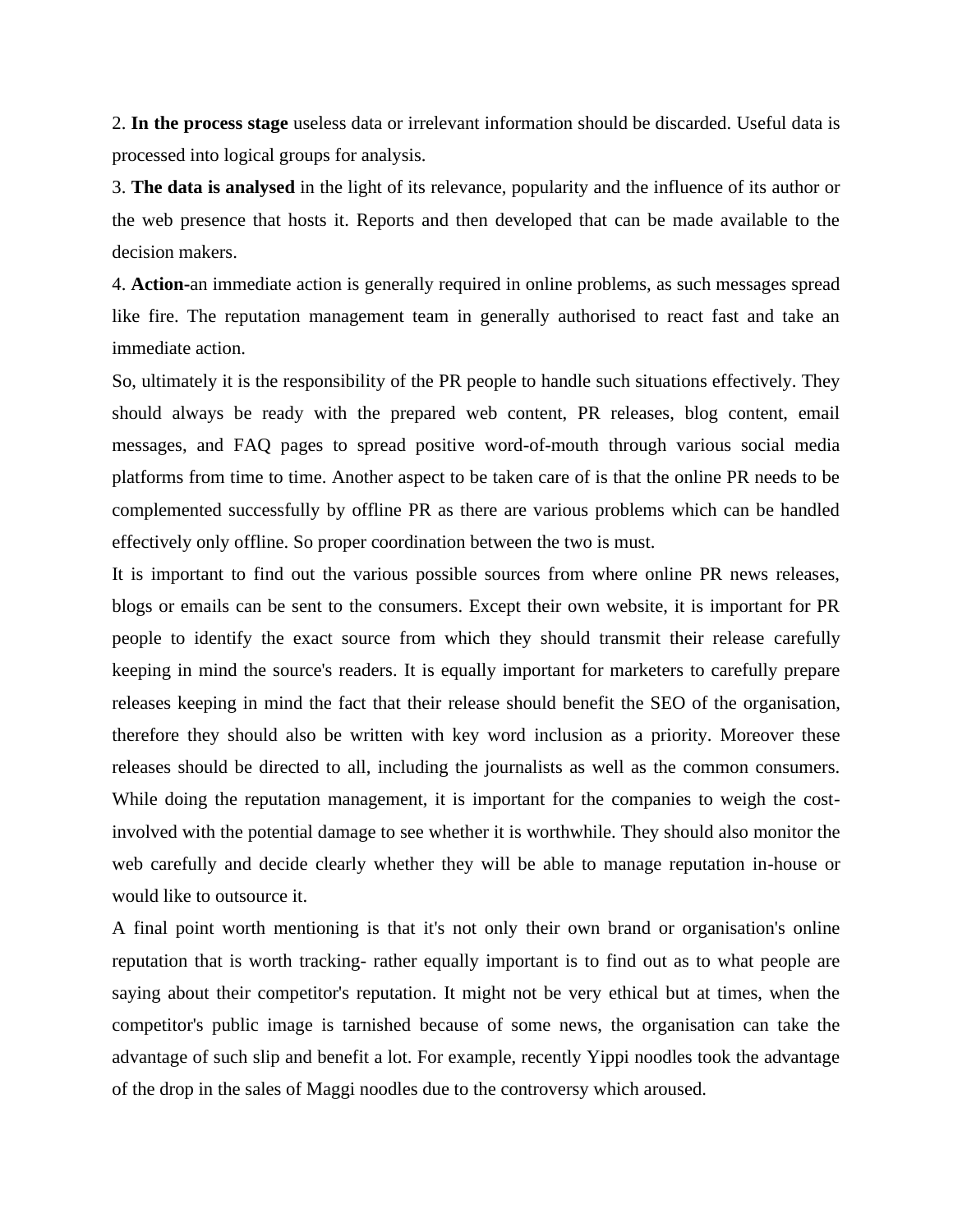# **LET US SUM IT UP**

- $\triangleright$  Online advertising is the use of a company web site in conjunction with online promotional techniques such as search engines, banner advertising, direct e-mail and links or services from other web sites to acquire new customers and provide services to existing customer.
- ➢ There are number of advantages of internet advertising, such as, specific messages, target marketing, 24\*7 interactivity, and enhanced client engagement.
- $\triangleright$  Internet advertising suffers from certain disadvantages also, such as, clutter, intrusion in privacy of users, poor reach and irritation factor.
- ➢ Online advertising includes display advertising, mobile advertising, pay per click advertising affiliate marketing, e-mail advertising, sponsorships and social networks.
- ➢ Online public relations is defined as the practice of creating, promoting or maintaining goodwill and a favourable image among the public towards an institution, public body etc. with the help of internet.
- ➢ Online PR is carried out through various media options, online events, blogs , RSS, and various social media platforms.
- $\triangleright$  It is important for an organisation to keep track of how its brands or products are depicted in the media and is being perceived by consumers
- $\triangleright$  On various social media platforms, the company's product is being discussed and both the positive as well as negative feedback can come into circulation
- ➢ An effective reputation management process involves collection of data, process, analysing and taking appropriate action.
- $\triangleright$  While doing the reputation management, it is important for the companies to weigh the cost-involved with the potential damage to see whether it is worthwhile.